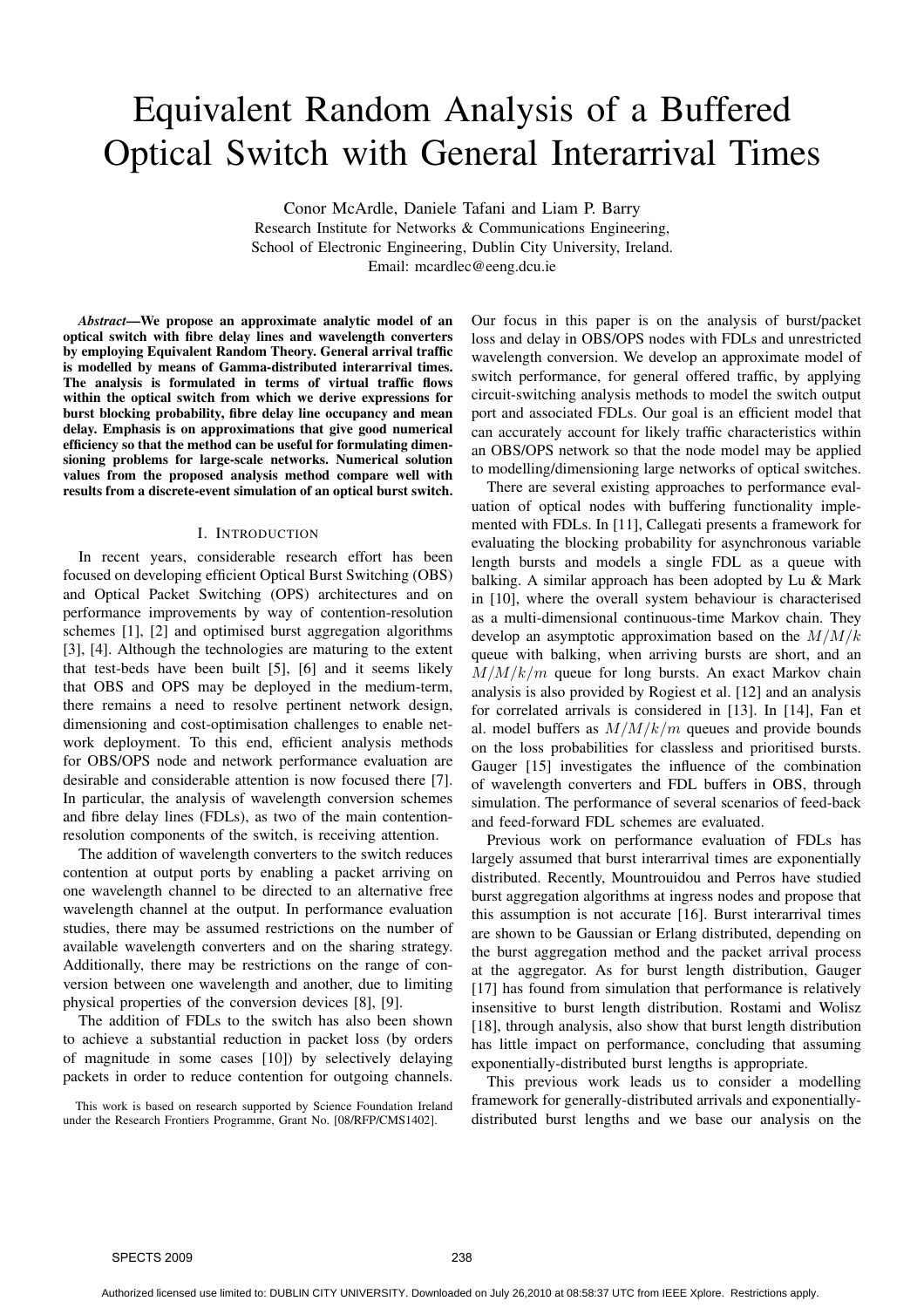$GI/M/N/N$  loss system. We have chosen gamma-distributed interarrivals as a concrete case of a general independent  $(GI)$  traffic arrival process, although our analysis method is applicable for any renewal-type traffic with known interarrival distribution. Gamma-distributed interarrivals allow a full range of interarrival-time variance to be modelled (both 'smooth' and 'peaked' traffic). It is known that variance of ingress traffic can range widely, depending on the burst aggregation method employed [16] and the traffic offered to the aggregator. We note that some popular traffic models, such as the Interrupted Poisson Process [21], do not allow representation of low variances (smooth traffic). Additionally, the gamma distribution can be parameterised to correspond exactly to the exponential distribution, allowing comparison of results to Poisson traffic, the most commonly assumed traffic type.

The modelling approach in the current paper identifies virtual traffic flows, between the output channels and FDLs, modelling the node as a network of relatively simple queuing systems. This differs from previous work, as outlined above, which has focused mainly on direct evaluation of more complex single-queue systems. We make use of existing results for calculating overflow and carried traffic characteristics in loss systems, by way of Equivalent Random Theory (ERT) [19] and Brandt and Brandt's work on the  $GI/M/N/N$  system [20]. Our approach most closely relates to Reviriego et al. [9], where overflow analysis is applied to evaluate blocking, for Poisson arrivals, for a limited number of shared wavelength converters in an OBS node without FDLs. We do not consider the added complexity of converter sharing in the present work.

#### II. SWITCH ARCHITECTURE

The system under study (Fig. 1) is an optical burst switching node with wavelength conversion and feed-forward FDLs at the output ports. It is assumed that the range of conversion from one wavelength to another is unrestricted and that there are as many converters at an output port as there are wavelength channels, that is, 'full' wavelength conversion is available. We note that, although we deal with the case of burst switching, the model we develop may also be applied to an optical packet switch with feed-forward buffers.

Our model focuses on the analysis of the blocking probability and mean delay at an output port with  $N$  channels and a bank of FDLs containing  $K$  FDL units. Each FDL unit is a single fibre offering a constant delay time of  $D_k$ seconds,  $k \in \{1, 2, ..., K\}$ . Delay times of the units are each a multiple of a base delay time C so that  $D_k = kC$ . There is also a direct channel from the switch to the output unit, with delay  $D_0 \approx 0$ . Additionally, each fibre may be wavelength division multiplexed carrying multiple wavelengths simultaneously with FDL unit  $k$  supporting  $L_k$  wavelength channels. The total number of wavelength channels provided by the bank of FDLs is  $L = \sum_k L_k$ .

A controller in the switch coordinates scheduling of the channels and FDLs. If none of the  $N$  output channels is available for the duration of a burst arriving at a time  $t$ , an attempt is made to simultaneously schedule a free FDL (of



Fig. 1. Optical Switch Under Study

delay length  $D_k$ ) and any output channel that will become free at time  $t+D_k$ . The scheduler first attempts the procedure using FDL unit 1, offering delay  $D_1$ , and iterates in sequence through all  $K$  FDLs until a feasible schedule is found. If none of the available FDL delay times can resolve the schedule, then the burst is blocked (lost). We next develop a traffic model which represents an approximate analogue of the switch resource scheduling behaviour just described.

# III. OUTPUT PORT TRAFFIC MODEL

We assume that the aggregate traffic arriving to the output port is of general renewal type (GI traffic) and burst lengths are taken to be exponentially distributed. Thus, the probability of blocking at the output port could be estimated, in the first instance, by analysing blocking in an  $GI/M/N/N$ system, where  $N$  is the number of output channels. A single  $GI/M/N/N$  model would, of course, not take into account the coordinated scheduling of output channels and FDLs in the actual system, which tends to correlate burst arrivals at the output channels in a manner that gives a reduction in blocking compared to that of a  $GI/M/N/N$  system. Our modelling aim is to approximate the improvement given by the FDLs without resorting to a detailed analysis of the traffic correlations involved. We model FDL behaviour as an additional  $GI/M/L/L$  blocking system and develop a model of virtual flows (Fig. 2) that approximates the overall output port scheduling behaviour.

We make the observation that traffic which is potentially blocked by the output channels, before the scheduler attempts to resolve conflicts by delaying bursts in the FDLs, may be approximated as a (virtual) overflow traffic from an  $GI/M/N/N$ system representing the group of output channels. This overflow is indicated in Fig. 2 as flow  $\hat{\mathcal{F}}$ . We then consider this overflow traffic as forming offered traffic to an independent  $GI/M/L/L$  system representing the bank of FDL.

We justify this lumped model of the FDL bank by observing that each FDL k, consisting of a group of  $L_k$  channels, may be approximately modelled as an  $GI/M/L_k/L_k$  system. As traffic offered to the output channels is assumed renewal, then so is the overflow  $\hat{\mathcal{F}}$  [19] and as the scheduler first attempts to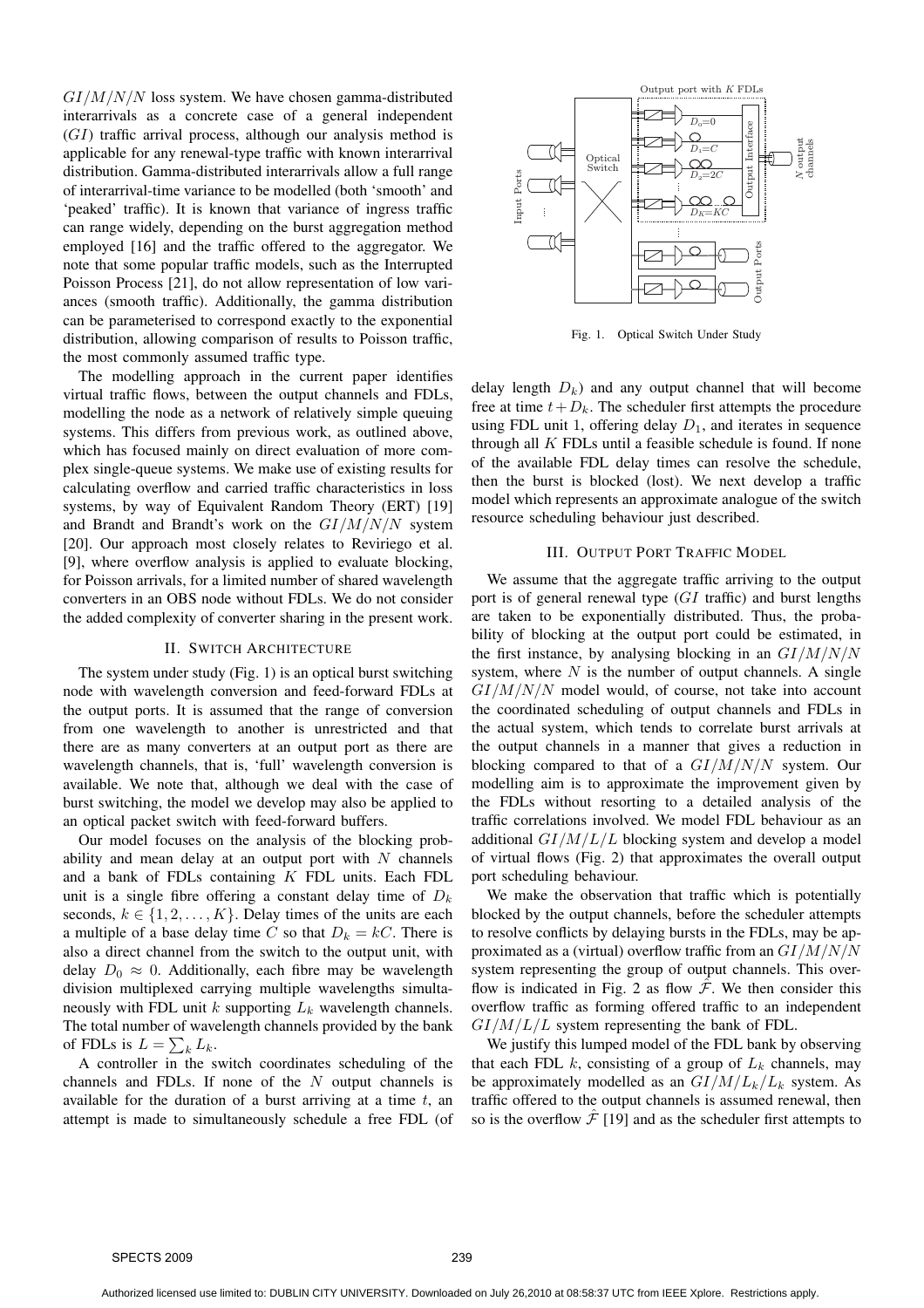

Fig. 2. Virtual Flow Model of Output Port with FDLs

resolve a conflict with FDL 1, we may consider FDL 1 as an independent loss system offered all overflow traffic from the group of N channels. FDL 1 is itself a group of  $L_1$  channels and, when all  $L_1$  channels are occupied, the scheduler cannot resolve a conflict using FDL 1 and instead attempts to resolve it with the delay offered by FDL 2. Thus we can view FDL 1 as generating its own renewal overflow traffic  $\hat{\mathcal{F}}_1$  which in turn is offered to FDL 2, and so on down the chain of  $K$ FDLs, with each FDL  $k$  producing overflow which is offered to FDL  $k+1$ . These virtual traffic flows within the FDL bank are depicted in Fig. 3. Overflow  $\mathcal{F}_K = \mathcal{F}_B$  from the final FDL represents the actual overflow from the output port. This traffic flow,  $\mathcal{F}_B$ , is lost from the system (blocked). For the purposes of calculating overflow (blocking) from the FDL bank, we may combine this cascade of overflowing loss systems as a single  $GI/M/L/L$  system, where L is the aggregate number of channels in the bank. To calculate mean delay, we resolve the occupancy in each of the  $K$  FDLs.

To complete the flow model, we consider the combined traffic carried by all FDLs in the bank as a traffic flow that is offered again (notionally) to the output channels, at some time in the future. This total carried traffic flow from the FDLs,  $\overline{\mathcal{F}}$ , competes with the input traffic flow  $(\mathcal{F}_I)$  for the output channels at that future time. We neglect time correlations between these flows and identify an effective (virtual) flow  $\mathcal F$  that is the aggregation of the input flow  $(\mathcal F_I)$  and the FDL carried traffic  $(\bar{\mathcal{F}})$  that is fed back to the input of the channel model. We emphasise that there is no such feedback path in the actual system. We have adopted it solely to capture the balance of flows in our modelling analogue. As the feedback traffic is not renewal, neither is the aggregated input traffic  $(F)$ . For the purpose of formulating an approximate model, we assume that the feedback flow  $(F)$  is small in comparison with  $(\mathcal{F}_I)$  and so the renewal nature of  $\mathcal F$  is assumed to be undisturbed.

We characterise the various traffic flows in the model using the notion of an infinite server (or 'infinite trunk group') [21], whereby a traffic flow is described in terms of the moments of the channel occupancy distribution in a  $GI/M/\infty$ system when offered an identical traffic flow. The channel occupancy distribution may be classes as being 'peaked', when the variance  $V$  is greater than the mean  $M$ , or 'smooth' when the variance is less than the mean. The 'peakedness' of the traffic is denoted as  $Z = V/M$ . The mean of the occupancy distribution is termed 'traffic intensity'. We summarise the main flows in the model and identify the traffic moments of interest, below. We identify either the central or factorial moments of the flows depending on which representation is the most convenient in the analysis that follows (Section IV).

- $\mathcal{F}_I$  is the actual traffic flow offered to the output port. It is assumed to be renewal, that is, burst interarrival times are independent and identically distributed. The factorial moments of this traffic flow are denoted  $M_{I,(j)}, j \in \mathbb{N}$ .
- $\mathcal{F}_O$  is the actual carried traffic from the node, with traffic intensity  $M_O$ .
- $\mathcal{F}_B$  is the total actual blocked traffic from the node, with factorial moments denoted  $\hat{M}_{B,(j)}, j \in \mathbb{N}$ .
- $\hat{\mathcal{F}}$  is the virtual overflow traffic from the  $GI/M/N/N$ system. This flow constitutes the traffic that must either be delayed and scheduled on output channels for transmission at a later time, or else blocked if there is no feasible schedule. The factorial moments of the flow are denoted  $\hat{M}_{(j)}, j \in \mathbb{N}$ .
- $\mathcal F$  is the carried traffic from the  $GI/M/L/L$  system. This flow represents the traffic that is successfully scheduled to be delayed in the FDL bank and subsequently carried by the output channels. The first and second factorial moments of the flow are denoted  $\bar{M}_{(1)}$  and  $\bar{M}_{(2)}$  respectively.
- $F$  is the effective total offered traffic at the output channels. This consists of the actual offered traffic to the node plus the traffic flow generated by previously delayed traffic from the FDL bank. It is assumed to be renewal with factorial moments  $M_{(j)}$ ,  $j \in \mathbb{N}$ .
- With respect to flows within the FDL bank (Fig. 3),  $\hat{\mathcal{F}}_k$ is overflow traffic from FDL  $k$ , with mean and variance  $\hat{M}_k$  and  $\hat{V}_k$ . The mean of the channel occupancy in FDL k is denoted  $\overline{M}_k$ .



Fig. 3. Virtual Cascading Overflows Within FDL Bank

SPECTS 2009 240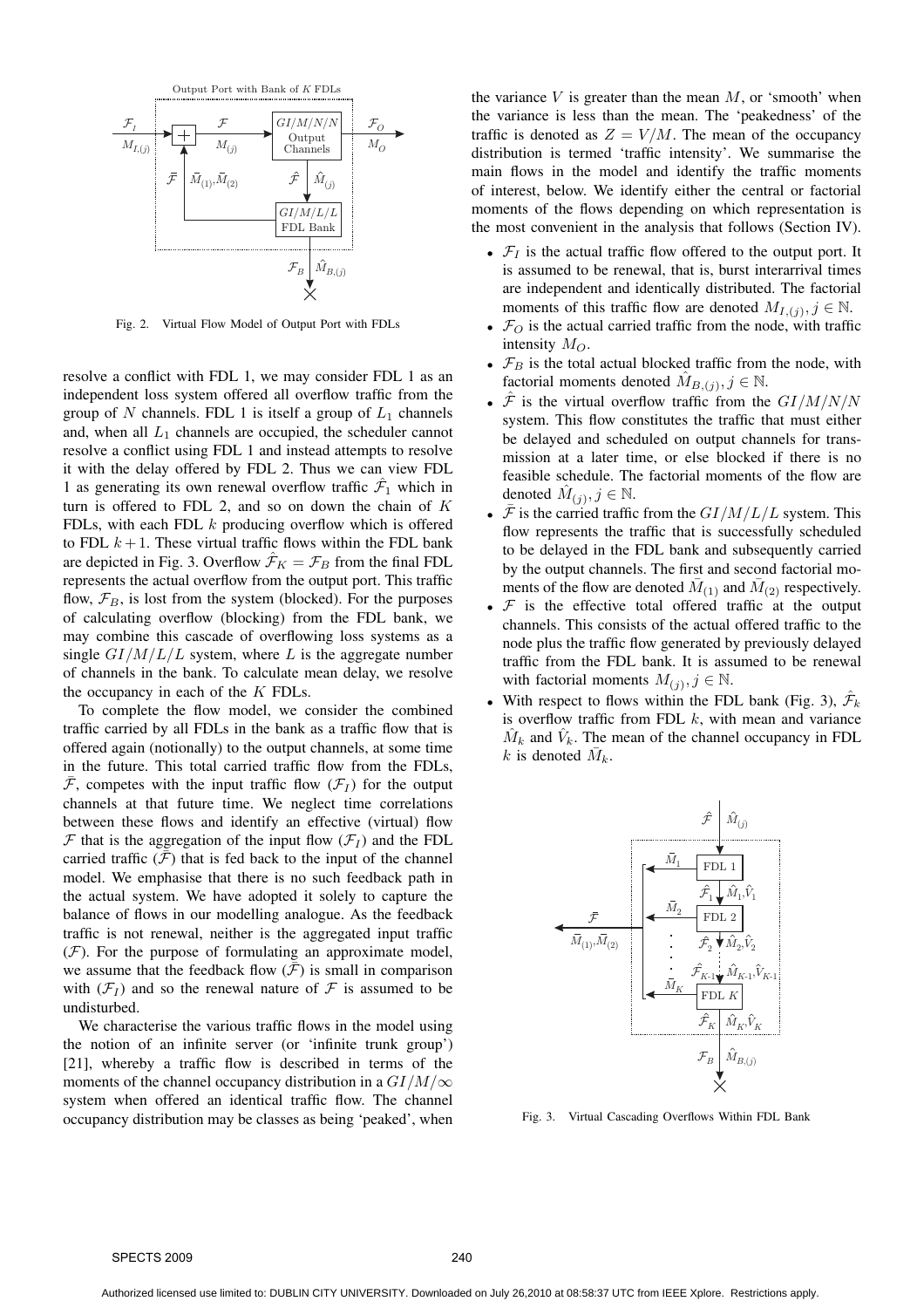We next analyse the model of Fig. 2 to resolve the moments of the flows identified above. Having done so, we may estimate the burst blocking probability at the output port and then, by resolving the flows of Fig. 3, we may estimate the mean delay experienced by a packet transiting through the port.

#### IV. MODEL ANALYSIS

To resolve blocking probability we require the mean of flow  $\mathcal{F}_B$ . We first resolve the effective input traffic flow,  $\mathcal{F}$ , from which calculation of the other flows follow. Although only the mean of flow  $\mathcal{F}_B$  is required, we include higher moments of the flows in calculations in order to achieve an accurate estimate.

## *A. Offered Traffic*

We model the offered traffic flow  $\mathcal{F}_I$  as having interarrival times distributed according to a gamma distribution. This characterisation enables performance for a full range of offeredtraffic peakedness to be examined. We note, however, that the methods that follow allow any independent interarrival time distribution to be represented.

In order to apply the gamma distribution in our analysis, we need to first derive the relationship between the parameters of the distribution and the moments of the traffic, that is, the moments of the occupancy distribution in an infinite trunk group with exponential holding times, when offered traffic with gamma-distributed interarrivals.

It is known [20] that the factorial moments of the traffic, denoted  $M_{(i)}$  here, may be expressed in terms of the interarrival time distribution for a renewal arrival process as

$$
M_{(j)} = \frac{1}{\mu E[\tau]} \cdot \prod_{i=1}^{j-1} \frac{i F^*(i\mu)}{1 - F^*(i\mu)}, \quad j \in \mathbb{N}, \quad (1)
$$

where  $F^*(\cdot)$  denotes the Laplace-Stieltjes transform (LST) of the interarrival cdf,  $\mu$  is the parameter of the exponentially distributed holding times in the infinite trunk group and  $E[\tau]$ is the mean interarrival time. In our analysis, we will also require expressions for the first two moments of the traffic in terms of the interarrival time distribution, and we derive these as follows. Let  $\tau$  be the random variable denoting the interarrival time where  $\tau$  has a gamma distribution, that is, its probability density function  $f_{\tau}(t)$  is given by

$$
f_{\tau}(t) = \frac{\theta^{-k} t^{k-1} e^{-t/\theta}}{\Gamma(k)} \quad t \ge 0 \tag{2}
$$

where  $k > 0$  is the shape parameter,  $\theta > 0$  is the scale parameter and  $\Gamma(k)$  is the gamma function. The LST  $F^*(s)$ of the corresponding cumulative distribution function  $F_{\tau}(t)$  is given as

$$
F^*(s) = \int_0^\infty e^{-st} f_\tau(t) dt = (1 + \theta s)^{-k} \tag{3}
$$

from which the first moment of the interarrival time  $\tau$  is

$$
E[\tau] = -\left[\frac{dF^*(s)}{ds}\right]_{s=0} = \theta k. \tag{4}
$$

We now wish to find values of the parameters  $\theta$  and k such that traffic with interarrival time  $\tau$  arriving to an infinite trunk group has a given mean intensity  $M$  and peakedness  $Z$ . From (1) and (3) we may calculate the first two factorial moments of the traffic as

$$
M_{(1)} = \frac{1}{\mu E[\tau]} = M \tag{5}
$$

$$
M_{(2)} = \frac{1}{\mu E[\tau]} \cdot \frac{(1 + \theta\mu)^{-k}}{1 - (1 + \theta\mu)^{-k}} = \frac{M}{(1 + \frac{1}{Mk})^k - 1}.
$$
 (6)

The mean and peakedness expressed in terms of the factorial moments of the offered traffic are

$$
M = M_{(1)}
$$
 and  $Z = 1 - M_{(1)} + M_{(2)}/M_{(1)}$ , (7)

and so we may relate the mean and peakedness of the traffic to the gamma distribution parameters by the equations:

$$
\theta = \frac{1}{M\mu k} \tag{8}
$$

$$
Z = 1 - M + \frac{1}{(1 + \frac{1}{Mk})^k - 1} \tag{9}
$$

Given desired values of mean M and peakedness Z of the offered traffic, we may solve (9) numerically to yield corresponding values of k and  $\theta$ .

It is also useful to derive the bounds on traffic peakedness Z for gamma interarrivals. From (9) we see that, as  $k \to 0$ ,  $Z \rightarrow \infty$ , so there is no upper bound. To find the lower bound on Z, we compute the limit of  $(1 + \frac{1}{Mk})^k$  as  $k \to \infty$ . This limit has the indeterminate from  $1^{\infty}$  but we may transform to the form  $0^0$  and apply l'Hôpital's rule to find

$$
\lim_{k \to \infty} \left( 1 + \frac{1}{Mk} \right)^k = e^{1/M} \tag{10}
$$

and so the lower bound on  $Z$  is given as

$$
Z_{min} = 1 - M + (e^{1/M} - 1)^{-1}
$$
 (11)

This limit is identical to the general result [20], so we may conclude that there is no restriction on the range of peakedness we may examine using gamma-distributed interarrivals.

## *B. Overflow and Carried Traffics*

We wish to characterise the overflow traffic from the  $GI/M/N/N$  system, representing the output port channels (Fig. 2). Let us assume initially that there is no feedback flow  $\overline{\mathcal{F}}$  and so the effective offered flow  $\mathcal F$  is equal to the actual gamma-distributed offered flow  $\mathcal{F}_I$ . We may calculate the factorial moments of the overflow  $\hat{\mathcal{F}}$ , from Potter's formula [20], as

$$
\frac{1}{\hat{M}_{(k)}} = \sum_{l=0}^{N} \binom{N}{l} \frac{(k+l-1)!}{(k-1)! \, M_{(l+k)}}, \quad k \in \mathbb{N},\tag{12}
$$

where  $M_{(j)}$ ,  $j \in \mathbb{N}$  are the factorial moments of the offered traffic  $F$ , which may be computed from (1) given the LST of the gamma distribution from (3).

In a similar manner, we may compute the factorial moments of the overflow  $\mathcal{F}_B$  from the FDL bank, given the factorial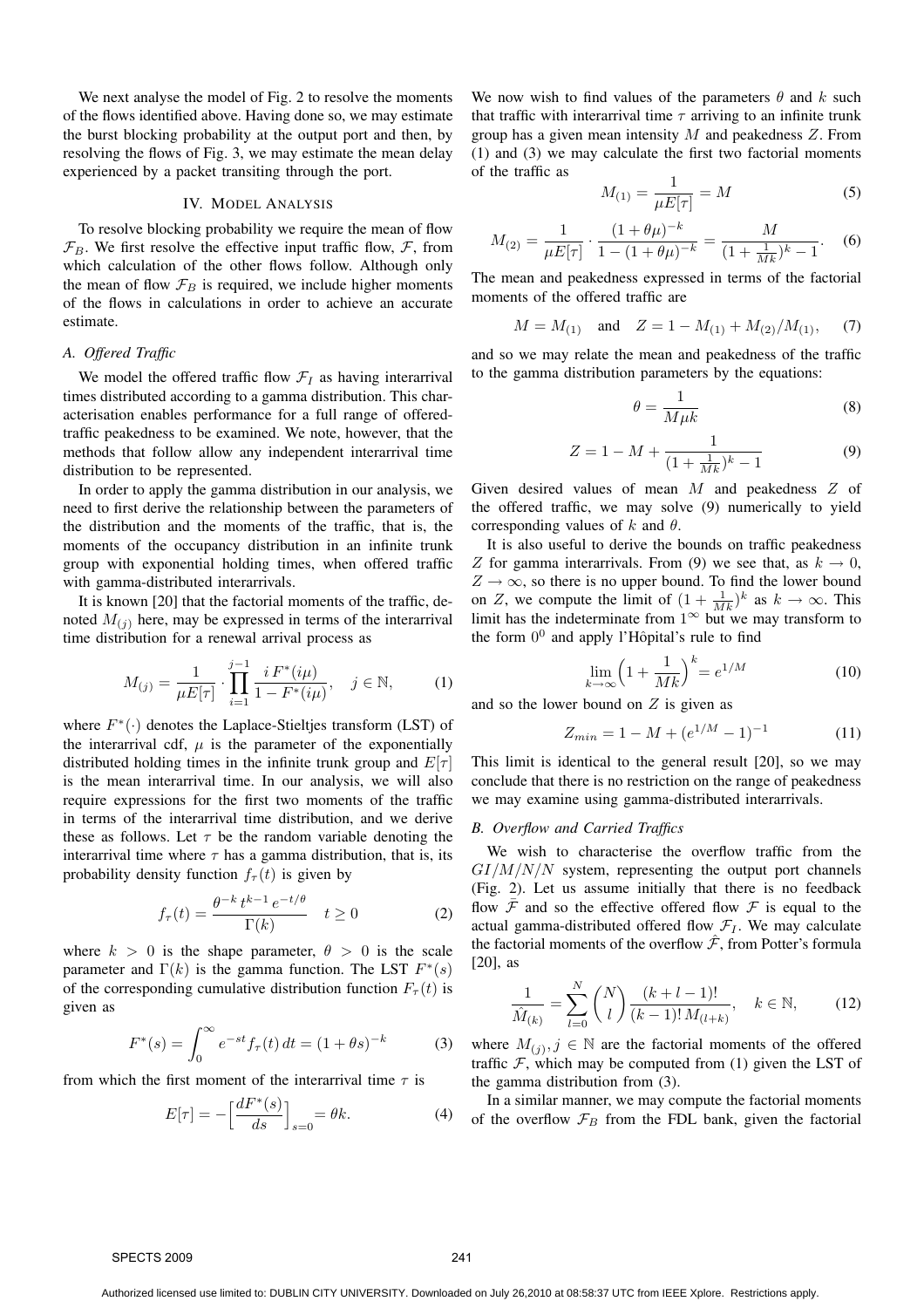moments of the offered traffic, which in this case is the flow  $\hat{\mathcal{F}}$  with factorial moments  $\hat{M}_{(j)}, j \in \mathbb{N}$  computed by (12):

$$
\frac{1}{\hat{M}_{B,(k)}} = \sum_{l=0}^{L} {L \choose l} \frac{(k+l-1)!}{(k-1)! \hat{M}_{(l+k)}}, \quad k \in \mathbb{N}.
$$
 (13)

We have calculated the overflow moments when the feedback traffic  $\overline{\mathcal{F}}$  is neglected. To accurately estimate  $\mathcal F$  (and subsequently all other flows in the model) we account for the additional feedback traffic as follows. Given an estimate of the moments of  $F$ , we may calculate the first two moments of the carried traffic  $\bar{\mathcal{F}}$  using Brandt's calculation [20], where the offered traffic in this case is again the overflow  $\hat{\mathcal{F}}$  with factorial moments  $\hat{M}_{(j)}$  given by (12), that is,

$$
\bar{M}_{(2)} = \bar{M}_{(1)} \frac{\hat{M}_{(2)}}{\hat{M}_{(1)}} - \hat{M}_{B,(1)} \hat{M}_{B,(2)} \sum_{l=1}^{L} {L \choose l} \frac{l!}{\hat{M}_{(l+1)}} \sum_{m=1}^{l} \left( \frac{m \hat{M}_{(m)}}{\hat{M}_{(m+1)}} + 1 \right),
$$
\n(14)

where  $\bar{M}_{(1)} = \hat{M}_{(1)} - \hat{M}_{B,(1)}$ , by the conservation principle, and  $\hat{M}_{B,(1)}$  and  $\hat{M}_{B,(2)}$  are given by (13). We note that (14) gives the required moments of the "freed" carried traffic as distinct from the moments of channel occupancy, provided by the usual equivalent random methods [19].

Having calculated the moments of the feedback traffic, we now make the assumption that  $\mathcal F$  may be estimated as begin gamma-distributed traffic with moments determined as follows. The mean of  $\mathcal F$  may be calculated simply as the sum of the means of  $\bar{\mathcal{F}}$  and the actual offered traffic  $\mathcal{F}_I$ , that is,

$$
M_{(1)} = \bar{M}_{(1)} + M_{I,(1)}.
$$
 (15)

We make the assumption that  $\mathcal F$  and  $\bar{\mathcal F}$  are independent traffic streams and so the variance of  $\bar{\mathcal{F}}$  may similarly be estimated as the sum of the variances of  $\bar{\mathcal{F}}$  and  $\mathcal{F}_I$  or, in terms of the factorial moments, we may derive

$$
M_{(2)} = 2M_{I,(1)}\bar{M}_{(1)} + M_{I,(2)} + \bar{M}_{(2)}.
$$
 (16)

Given the first two moments of  $F$ , which we have assumed remains gamma-distributed, we may calculate further moments by calculating the distribution parameters k,  $\theta$  from (8) and (9), calculating the distribution's LST from (3) and then calculating higher factorial moments from  $(1)$ .

We now have a set of open-form equations relating the factorial moments of all flows from which we may form an iterative algorithm to resolve the blocking probability.

#### *C. Resolving Blocking Probability*

To resolve the factorial moments of the effective offered traffic  $F$  we first calculate overflow and carried traffic moments assuming no feedback flow  $\overline{\mathcal{F}}$ . This yields an approximation for the moments of  $\bar{\mathcal{F}}$  from which a new estimate for  $F$  may be calculated. We then iterate this calculation until the first two moments of  $\mathcal F$  are within a desired  $\epsilon$  over two successive iterations. We note from [20] that the complexity of calculation of overflow and carried traffic moments in (12), (13) and (14) is  $\mathcal{O}(C)$ , where C is the number of channels, and thus our simple iterative method has good efficiency. (We have found the algorithm to converge rapidly for a range of test cases, although we do not have a convergence proof.) Given the solution values for the moments of  $F$ , we have a solution value for the first moment of the node overflow traffic  $\hat{M}_{B,(1)}$ from (13) and so the burst blocking probability at the node may be calculated as

$$
B = \hat{M}_{B,(1)}/M_{I,(1)}
$$
 (17)

# *D. Resolving Mean Delay*

Delay in the system occurs when FDLs are employed by the scheduler to resolve contention at the output channels. To estimate the mean delay we first resolve the mean and variance of the offered traffic to each of the  $K$  FDL units (Fig. 3). Having done so, we may then resolve the mean occupancy of each FDL,  $\overline{M}_k$ , from which, given a set of FDL delay times  ${D_k}$ , we may approximate the mean delay in the system.

We denote the mean and variance of the overflow from FDL k as  $\hat{M}_k$  and  $\hat{V}_k$  respectively, as per Fig. 3. As the overflow from an FDL is the offered traffic to the next FDL in the chain, the offered traffic to FDL k has mean and variance  $\hat{M}_{k-1}$  and  $\hat{V}_{k-1}$ .

Having solved for the factorial moments  $\hat{M}_{(k)}$  of the overflow from the group of  $N$  channels in the previous subsection, the mean and variance of the traffic offered to the first FDL in the FDL bank are given as

$$
\hat{M} = \hat{M}_{(1)}\tag{18}
$$

$$
\hat{V} = \hat{M}_{(1)} - \hat{M}_{(1)}^2 + \hat{M}_{(2)}.
$$
\n(19)

We now wish to resolve the mean and variance of the overflow from FDL 1,  $\hat{M}_1$  and  $\hat{V}_1$  respectively, when it is offered traffic  $\hat{M}$ ,  $\hat{V}$ . We employ Equivalent Random Theory (ERT) to resolve  $\hat{M}_1, \hat{V}_1$  [19]. Having done so,  $\hat{M}_1, \hat{V}_1$  becomes offered traffic to FDL 2 and, assuming independence between flows, reapplying ERT resolves  $\hat{M}_2, \hat{V}_2$  and so on down the chain of  $K$  FDLs.

We show the solution for an arbitrary FDL  $k$  receiving traffic  $\hat{M}_{k-1}, \hat{V}_{k-1}$  and producing overflow  $\hat{M}_k, \hat{V}_k$ . With this solution and  $\hat{M}_0, \hat{V}_0$  given by  $\hat{M}, \hat{V}$  respectively, we may iterate for all  $K$  FDLs in the bank. The details of the method follow.

In Equivalent Random Theory, a virtual group of size  $N^*$  is offered virtual Poisson traffic of intensity  $A^*$  which produces an overflow mean and variance which may be matched, given appropriate values of  $N^*$  and  $A^*$ , to the given (actual) mean and variance. This overflow traffic is the offered traffic to the actual group. The problem reduces to finding the  $A^*$  and  $N^*$ group whose overflow matches the required actual (peaked) offered traffic. Having resolved  $A^*$  and  $N^*$ , the mean and variance of the overflow (and carried traffic) from the actual group may be resolved using the equivalent overflow model of Fig. 4.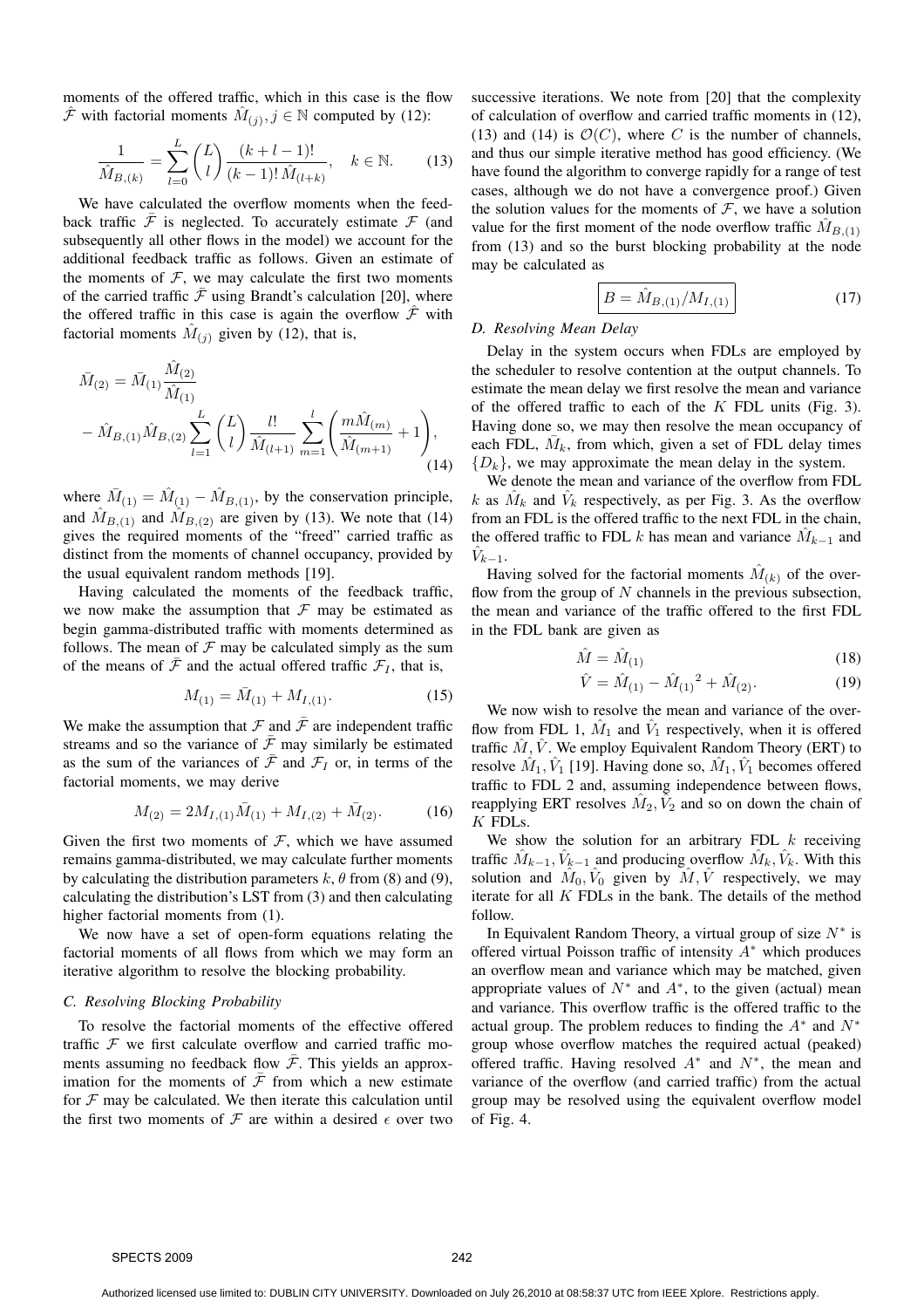

Fig. 4. Moment-Matching Equivalent Overflow System For Analysis of Individual FDL Units

From Fig. 4, for FDL  $k$ , expressions for the mean and variance of the actual overflow, in terms of the virtual group size  $N_k^*$ , the virtual offered intensity  $A_k^*$  and the actual group size  $L_k$  are given by the equivalent system as

$$
\hat{M}_k = A_k^* \cdot E(A_k^*, L_k + N_k^*)
$$
\n<sup>(20)</sup>

$$
\hat{V}_k = \hat{M}_k \left( 1 - \hat{M}_k + \frac{A_k^*}{L_k + N_k^* + 1 - A_k^* + \hat{M}_k} \right). \tag{21}
$$

 $A_k^*$  and  $N_k^*$  are given implicitly in terms of  $\hat{M}_{k-1}$  and  $\hat{V}_{k-1}$ , the previously calculated mean and variance of the overflow from the virtual source, as

$$
\hat{M}_{k-1} = A_k^* \cdot E(A_k^*, N_k^*)
$$
\n
$$
\hat{V}_{k-1} = \hat{M}_{k-1} \left( 1 - \hat{M}_{k-1} + \frac{A_k^*}{N_k^* + 1 + \hat{M}_{k-1} - A_k^*} \right).
$$
\n(22)\n(23)

From (22) and (23),  $N_k^*$  may be written in terms of  $A_k^*$  and known constants  $\hat{M}_{k-1}$  and  $\hat{V}_{k-1}$  as

$$
N_k^* = A_k^* \left( \frac{\hat{M}_{k-1} + \hat{V}_{k-1}/\hat{M}_{k-1}}{\hat{M}_{k-1} + \hat{V}_{k-1}/\hat{M}_{k-1} - 1} \right) - \hat{M}_{k-1} - 1 \quad (24)
$$

and so, from (22), we have a function of a single variable  $A_k^*$ ,

$$
f(A_k^*) = \hat{M}_{k-1} - A_k^* \cdot E(A_k^*, N_k^*) = 0,\tag{25}
$$

which may be solved for  $A_k^*$  as a numerical root finding problem. We may choose an initial solution for the numerical solution from Rapp's approximation [19] for an overflow system:

$$
A^* \approx V + 3Z(Z - 1)
$$
  

$$
N^* \approx \frac{A^*(M + Z)}{M + Z - 1} - M - 1
$$

where  $Z$  is the peakedness.

We note that, in the numerical method, the values of  $N^*$ must be allowed to take non-integer values for a solution to be found. The usual recurrent evaluation method for the Erlang B formula

$$
E(A, k+1) = \frac{A \cdot E(A, k)}{k+1 + A \cdot E(A, k)}, \quad E(A, 0) = 1 \quad (26)
$$

is extended using Szybicky's approximation [22] which gives the blocking probability for real-valued  $0 \le N \le 2$  as

$$
E_s(A, n) \approx \frac{(2-n)A + A^2}{n + 2A + A^2} \quad n \in \text{real interval } [0, 2].
$$

For a given positive real-valued  $N = \lfloor N \rfloor + (N - \lfloor N \rfloor)$ , where N may be  $\geq 2$ , we first evaluate

$$
E(A, N - \lfloor N \rfloor) = E_s(A, N - \lfloor N \rfloor).
$$

and then (from (26)) form the recursion

$$
E(A, k + 1 + (N - \lfloor N \rfloor)) =
$$
  

$$
A \cdot E(A, k + (N - \lfloor N \rfloor))
$$
  

$$
k + 1 + (N - \lfloor N \rfloor) + A \cdot E(A, k + (N - \lfloor N \rfloor))
$$

where, for  $k = 0$ 

$$
E(A, 0 + N - \lfloor N \rfloor) = E_s(A, N - \lfloor N \rfloor).
$$

Iterating for  $k = 0, 1, \ldots, |N| - 1$  gives the final value of  $E(A, N)$ , for positive real-valued N.

We have solved (25) for  $A_k^*$ , and thus  $N_k^*$  is given by equation (24). The mean and variance of the overflow traffic from FDL  $k$  are then given by equations (20) and (21) respectively. We now have the mean of the carried traffic from FDL  $k$  as

$$
\bar{M}_k = \hat{M}_{k-1} - \hat{M}_k.
$$

With this solution for FDL k, and  $\hat{M}_0$ ,  $\hat{V}_0$  given by  $\hat{M}$ ,  $\hat{V}$ , we may solve for all  $k \in \{1, 2, \ldots, K\}$  iteratively. The average burst delay  $D$  at the output port is then given as

$$
D = \sum_{k \in \{1, ..., K\}} \frac{\bar{M}_k}{M_O} D_k
$$
 (27)

where  $M_O$  is the mean of the carried traffic from the port, which may be calculated, by the conservation principle, as:

$$
M_O = M_{(1)} - \hat{M}_{(1)}.
$$

#### V. RESULTS AND ANALYSIS

We compare analytic results for blocking  $B$  and mean delay D with results from a discrete-event simulation of an OBS node implemented in Opnet Modeler<sup>TM</sup> [23]. Two different node configurations are considered, Scenario I: a node with 10 output channels and 2 FDLs and Scenario II: a node with 40 output channels and 5 FDLs. In both cases, each FDL carries a single wavelength.

Our discrete-event simulator models the full details of the output channel and FDL scheduling. The channel scheduler implements Latest Available Unscheduled Channel (LAUC) on both the output channels and the FDLs. When there is no output channel available for an arriving burst, coordination of output channel and FDL scheduling is of the "PreRes" type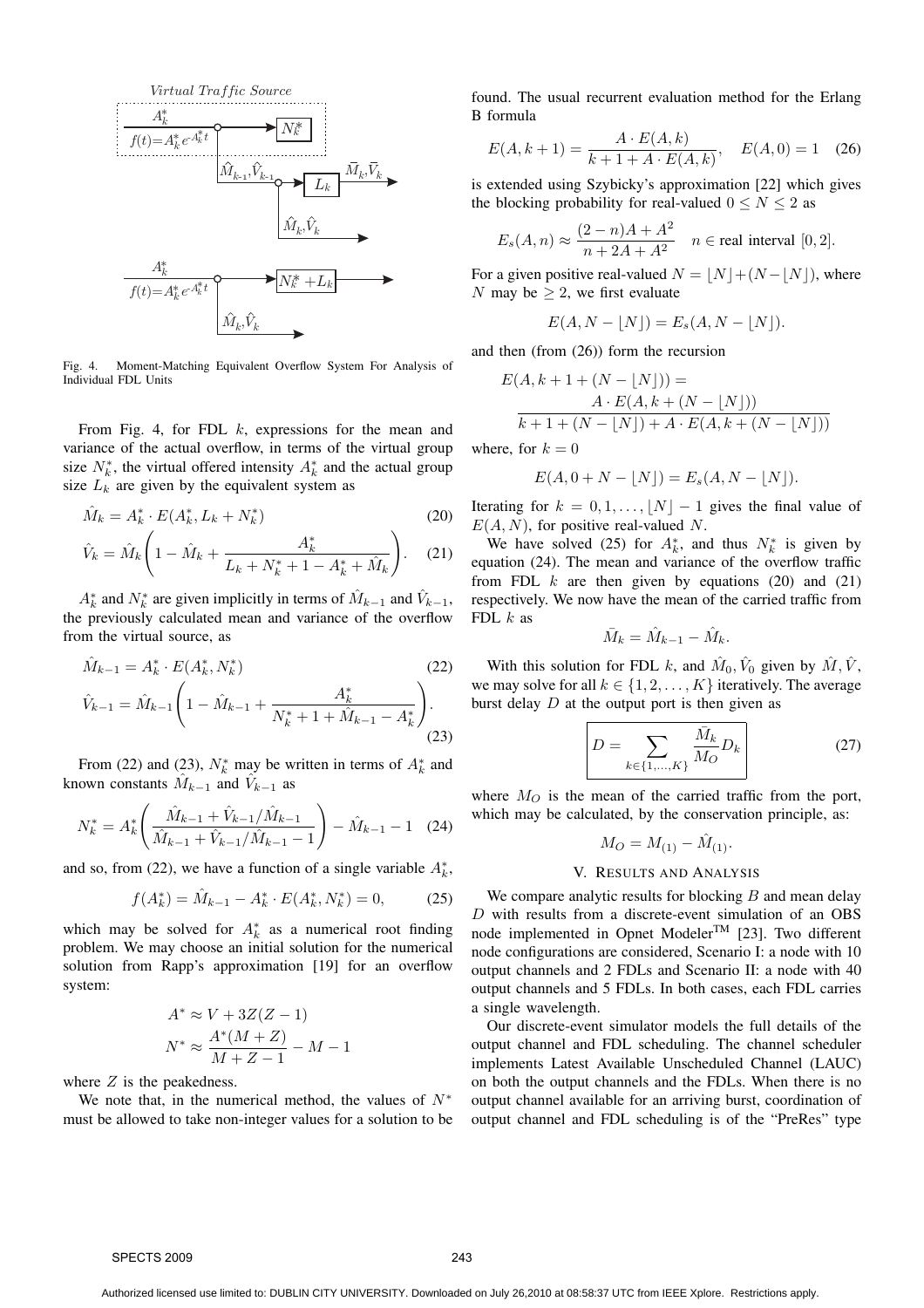

Fig. 5. Blocking Probability - Simulation vs Analysis - Scenario I



Fig. 6. Blocking Probability - Simulation vs Analysis - Scenario II

[15]. In this scheme a schedule is sought simultaneously for future availability of an output channel and FDL. Also, the simulator implements full wavelength conversion at the output port.

Burst interarrival times are gamma-distributed and burst lengths are exponentially distributed of mean length 1ms. We note that our simulator packet generator is parameterised by the gamma-distribution parameters  $(k, \theta)$  while our analytic model is parameterised by the factorial moments of gammadistributed traffic offered to a virtual  $GI/M/\infty$  group, however, we may match simulation setup with analytic model input values by evaluating our previously derived relations (8), (9) to give the appropriate  $(k, \theta)$  to generate a given mean and peakedness of offered traffic.

The FDL base delay time is chosen as  $C = 2$ ms. It has been shown in [15] that, when  $C$  is shorter than the average burst length, the FDLs are less effective and blocking increases due to increased overlap between bursts at the output channels. When  $C$  is increased beyond the average burst length, burst blocking settles to a near constant value for a given load. C should not be too large, as fibre lengths in FDLs become unfeasibly long and delay increases. We set  $C$  to be twice the average burst length as a trade-off.



Fig. 7. Mean Delay - Simulation vs Analysis - Scenario I



Fig. 8. Mean Delay - Simulation vs Analysis - Scenario II

The simulations were executed such that the confidence interval for all points is better than  $\pm 1\%$  at a confidence level of 99%. These intervals are small and omitted from result plots for clarity.

We compare the blocking probability  $B$  for Scenarios I and II, over a range of offered load intensities  $(M_{I,(1)})$ , in Fig. 5 and Fig. 6 respectively. Load values are shown normalised with respect to the number of output channels  $N$ . Results from our analytic model in both scenarios compare favourably with simulation over the range of offered load examined. The error in the analytic results, when compared to simulation, is tabulated in Table 1. We compare results for mean delay  $D$ for Scenarios I and II in Fig. 7 and Fig. 8 respectively.

Fig. 9 illustrates the effect of increasing peakedness on blocking probability, for a fixed mean traffic intensity. For higher mean loads, it can be seen that blocking probability increases quite strongly with peakedness and thus the peakedness of the offered traffic is an important factor to consider in determining system performance.

#### VI. CONCLUSION

We have developed a relatively simple approximate model for the analysis of an OBS node with FDLs by applying circuit

SPECTS 2009 244